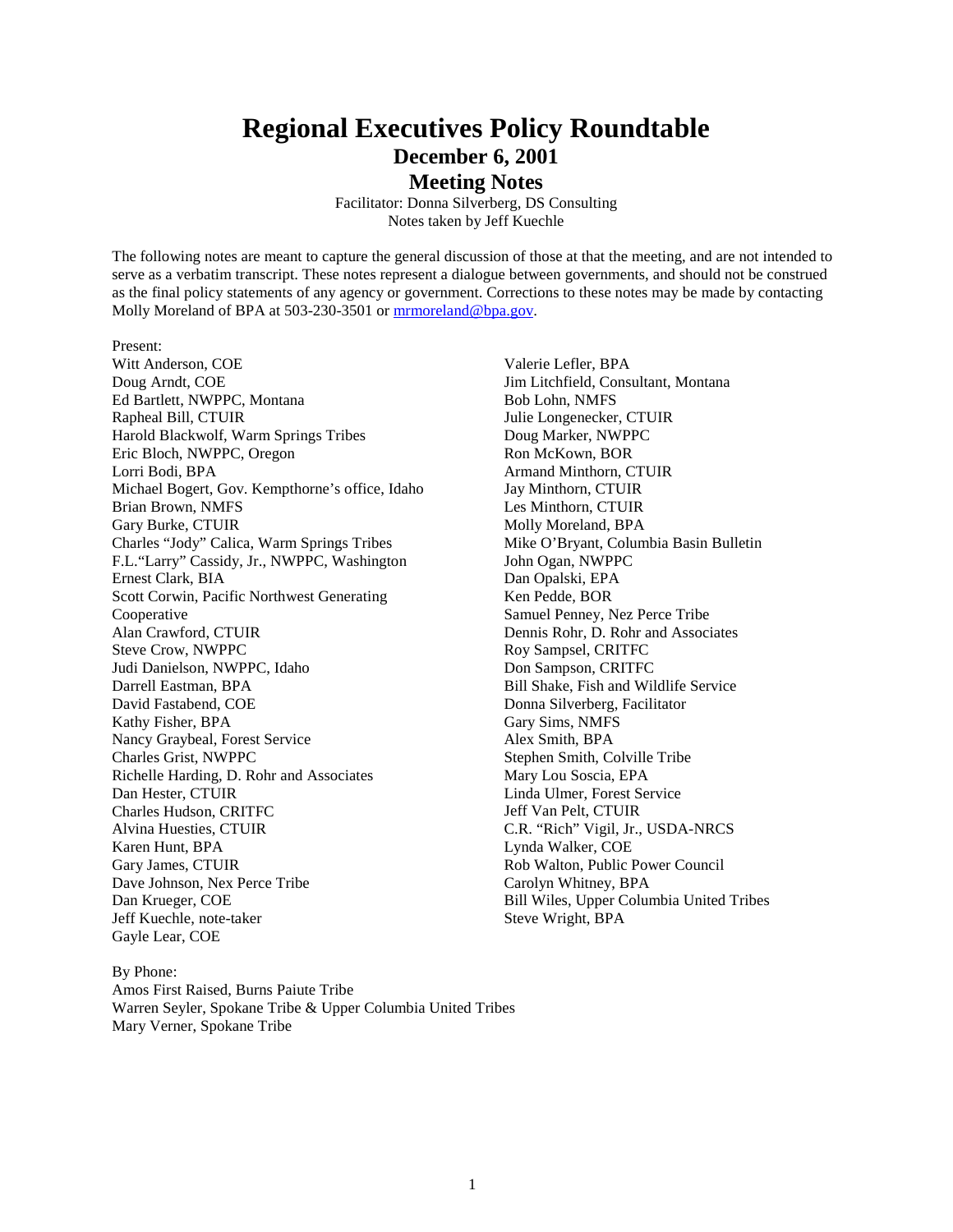#### *1. Greetings and Introductions.*

 Facilitator Donna Silverberg welcomed everyone to today's meeting of the Regional Executives Policy Roundtable, held December 6 at the Sheraton Airport Hotel in Portland, Oregon. Silverberg led a round of introductions and a review of today's agenda.

 Please note that this is a summary, not a verbatim transcript, of items discussed, decisions made and work products assigned at today's meeting. Anyone with questions about these minutes should contact BPA's Molly Moreland at 503/230-3501.

## *2. Role of CEQ Policy Group.*

 Steve Wright thanked everyone for attending today's meeting. He noted that the expectation was that this group would meet more regularly, but there have been some questions raised about how best to make this group useful. The steering committee has struggled with this issue, said Wright, and has worked hard since our August meeting to define where we're going to go, and to put together the issue papers that were made available prior to today's meeting.

 Wright said that, in terms of the goals for today's meeting, his hope was that the group would review the role of the various entities on today's agenda, would develop a better understanding how all of the pieces fit together, and would discuss the future direction of the Regional Executives, including the five-year implementation plan. The meat of today's agenda, however, is our discussion of the issue papers and a group decision about the recommendations they contain, as well as the discussion of the future role of the Regional Executives, Wright said.

With respect to the role of the CEQ policy group, Wright noted that most of those in attendance today work within large organizations; he said that decisions about where issues go to be resolved are seldom easy. He said a letter was sent out explaining that the purpose of the CEQ group is to make policy decisions that are consistent with the views of the Bush administration. However, said Wright, to the greatest extent possible, they would prefer to see us develop local solutions to local problems. It is difficult to give you a clear dividing line, in terms of these issues will be resolved here and those issues will be resolved there, Wright said – all that can really be said is that the more we are able to work out our own solutions on these issues, the less the D.C. policy group will need to get involved.

 Michael Bogert said the Idaho Governor's office doesn't see the purpose of the CEQ policy group as being inconsistent with the work that needs to be accomplished in the region. Rather, Gov. Kempthorne sees the CEQ policy group as a valuable addition to the regional decision-making toolbox. Sam Penney, Nez Perce tribal chair, said he was in attendance today to discuss the role of the Regional Executives, as well as how the CEQ policy group fits in with other regional needs. Penney said he had met recently with Bob Lohn in Lapwai, and had reminded Lohn of the federal action agencies' responsibilities under the U.S. Constitution:

"The Congress shall have the power to regulate commerce with foreign nations, and among the several states and with the Indian tribes.... this Constitution, and the laws of the United States, which shall be made in pursuance thereof; and all treaties made, or which shall be made, under the authority of the United States, shall be the supreme law of the land; and the judges in every State shall be bound thereby, any thing in the Constitution or laws of any State to the contrary notwithstanding.... the Senators and Representatives before mentioned, and the members of the several State Legislatures, and all executive and judicial officers, both of the United States and the several States, shall be bound by oath or affirmation, to support this Constitution...."

 Penney also read an excerpt from a letter from then-Governor Bush, affirming his belief that the federal and state agencies have the responsibility to uphold the Nez Perce Treaty of 1855.

 There is a unique relationship between the federal government and the various tribes, Penney said; initially, the Nez Perce Tribe declined to participate in this group, due to concerns about what the role of this committee and the CEQ will be, as well as how the needs of the tribes will be addressed. We are still interested in the answers to those questions, Penney said; the Nez Perce may or may not choose to participate, in the future, depending on how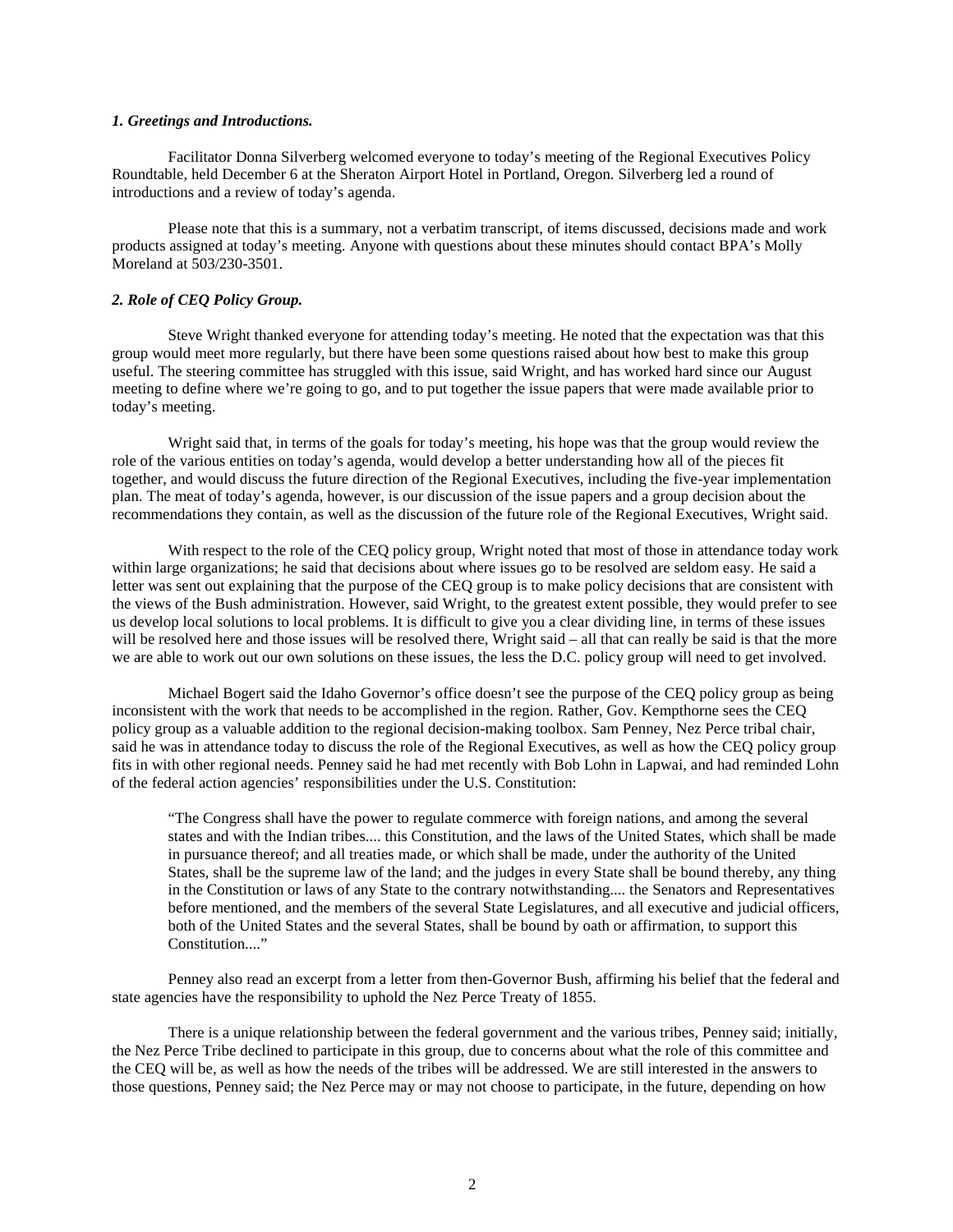those questions are answered. Wright replied that these issues would be explicitly addressed in the last item of today's agenda.

 Don Sampson commented that a cross-cutting budget showing everything that will be available for fish and wildlife recovery in the basin would be an extremely useful addition to the recovery process, because it would allow everyone in the region to see with how the salmon recovery work that is being done in the basin corresponds with Congressional and Presidential expectations.

 The federal agencies did put together a cross-cutting budget for FY'02, Wright replied; we had a fruitful meeting with the states and tribes on that topic. Wright added that the intent is also to develop a cross-cutting President's budget for FY'03.

 The group discussed the potential desire, on the part of some of the tribes, to meet directly with the CEQ policy group. Col. David Fastabend of the Corps warned that, in his experience, policy-level people in Washington D.C. have been loathe to deal with the tribes individually; Fastabend suggested that it would be much more effective, in terms of meeting the region's shared salmon recovery goals, if the tribes were willing to work within this regional process to develop a unified regional position. If you forsake this process, he said, it is likely that your voice will not be heard.

 Wright added that any feedback or suggestions the states and tribes have about what the FY'03 budget should look like should be submitted to his office as soon as possible. Work has already begun on that budget, Wright said, and while we cannot negotiate a budget with you, we are interested in your suggestions.

 Michael Bogert then shared a presentation from Idaho Gov. Kempthorne's office: "2000 FCRPS BiOp Implementation: One State's Perspective." The presentation made the following major points:

- Overview: Common ground. Significant motivators/drivers, the path forward
- What are our common interests? (to do good things for fish while satisfying a need for self-determination, reliable energy in the Pacific Northwest, we would rather not have a federal judge running the FCRPS as a result of litigation)
- Significant motivators: the four governors' recommendations, 2000 FCRPS BiOp, the Northwest Power Act
- The path forward (state responsibilities: stakeholder development within states, project development with prioritization. Federal responsibilities: appropriate input and early, one-stop shopping for science review and permits. Funding efficiency [short-term]: NWPPC emphasis on 2000 FCRPS BiOp, other available funding. Funding efficiency [long-term]: subbasin planning flexibility, integrated planning by states for multi-year projects).

 In response to a question from facilitator Silverberg, Bogert said his presentation today was for informational purposes only, but was intended as Idaho's response to the challenge laid down by Steve Wright at the August Regional Executives roundtable. In essence, he said, Idaho's governor sees an opportunity, with the four Northwest governors standing on common ground, to develop a unified federal, state and tribal strategy. We're aware that there are still a lot of challenges out there, Bogert said, but we're confident that we can make progress on these issues and develop a unified proposal that will be satisfactory to everyone.

 In response to a question from Col. Fastabend, Bogert said that, given the fact that no Pacific Salmon funds are provided to Idaho, he is unsure what Gov. Kempthorne is willing to commit, in terms of Idaho State general funds, to the recovery effort.

 Eric Bloch flagged two issues that are still being worked out by the four states: 1) how, or to what extent, BiOp implementation should proceed through the Council process and with Council involvement and 2) the goals established under ESA vs. the goals of the Northwest Power Act. It's fair to say that Idaho's position, as laid out in the presentation we've just heard, is that what program implementation should be about in the next few years is implementing the Biological Opinion, said Bloch, noting that Oregon, for one, has some concerns about that general direction. The goal of the BiOp is avoiding jeopardy, Bloch said; the Council Fish and Wildlife Program has more far-reaching goals.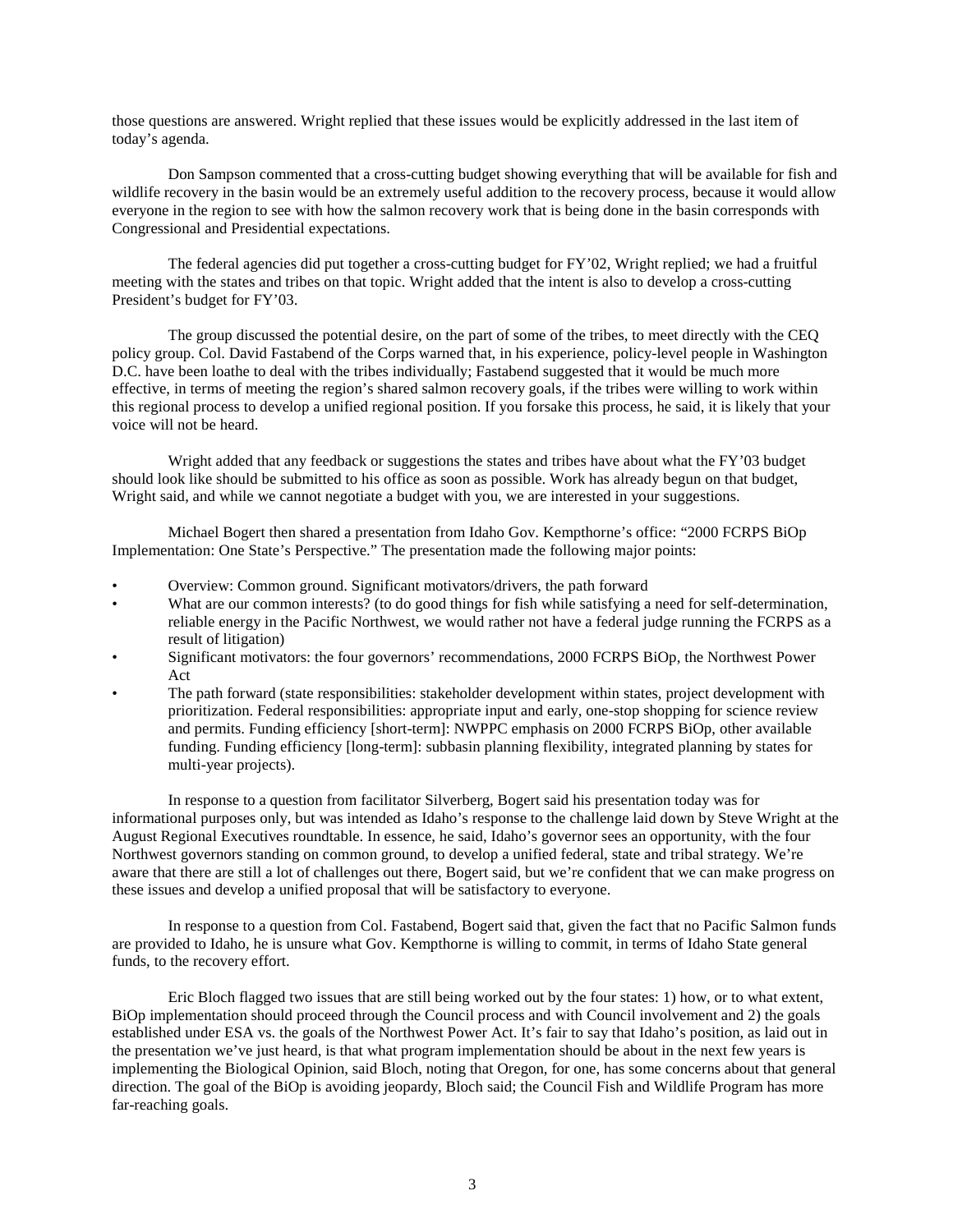Wright noted that some parties at this table have expressed concern about the Idaho proposal, and about the fact that Idaho has been discussing the role of this group with the CEQ. Wright asked that; as this proposal is fleshed out further, that Idaho share it with this group before putting it forth as a Regional Executives roundtable recommendation. That is certainly a fair and appropriate request, Bogert replied; it is our intent to do so. Wright said he is grateful to Idaho in particular and the states in general in taking up the challenge he laid down in August.

## *3. Role of NWPPC Provincial Review.*

 Council staff led this presentation, using a series of PowerPoint slides. John Ogan and Doug Marker briefly described the provincial review process and how this process the follow-on subbasin plans can be used to develop a unified and integrated approach for fish and wildlife, particularly on habitat and hatchery issues. The Power Point presentation touched on the following major areas:

- The geographic scope of the Council's provincial review
- The boundaries of the twelve ecological provinces (mainstem, Lower Columbia, Columbia Gorge, Columbia estuary, Columbia Plateau, Columbia Cascade, Inter-Mountain, Mountain Columbia, Blue Mountain, Mountain Snake, Middle Snake and Upper Snake) and 62 subbasins
- The 2000 Fish and Wildlife Program amendment schedule
- Required elements of the subbasin summaries
- The public process for developing a subbasin summary
- The seven-step project selection process
- The role of CBFWA
- The role of the Independent Science Review Panel
- Participants in provincial review and subbasin summaries
- A flow-chart overview of the subbasin planning process

 One CRITFC representative expressed concern that the goal of 5 million fish in 25 years is not being addressed in the provincial review structure; instead, the planning emphasis is on BiOp implementation (both the 2000 FCRPS BiOp and the bull trout BiOp). Council staff said they hope to be able to address that concern later in today's meeting.

 The Council's position is that, now that the Biological Opinion is finished, the federal action agencies should stop meeting in federal-only groups, such as the Federal Caucus, and start working with the Council's regional review and subbasin planning processes, said Doug Marker. In reviewing the draft Five-Year Implementation plan, he said, Council staff is impressed by the level of recognition of the Provincial Review process in that document. BiOp and Fish and Wildlife Program implementation can proceed in an integrated way, Marker said; we want to do whatever we can to make that happen. Council staff also complimented the federal agencies on the One-Year Implementation Plan, saying that it signals a desire and an intent to move in this same direction - that is, toward integration and unification of effort. A clear and unified implementation plan will help in our efforts to secure additional federal funding for fish and wildlife recovery in the Northwest, Marker added.

 Bloch said he agreed with Council staff's assessment that there is a high level of enthusiasm about the subbasin planning process, for three reasons: a strong sense of environmental stewardship, a sense that the process will be the key to obtaining BPA funding in the future, and third, because working through the subbasin planning process will confer benefits in terms of NMFS favor for landowners. Bloch added, however, that while there is some guidance about what the subbasin plans should contain, the Council has sent a mixed message: in essence, that project developers are free to ignore that guidance. BPA and NMFS share some of those concerns; they would prefer to see a higher level of uniformity in the subbasin plans, so that their scientific soundness can be more effectively assessed, said Bloch. Is there a way that the Council, NMFS and BPA can confer on this question, and decide whether the current approach is really going to satisfy everyone's needs and responsibilities? Bloch asked.

 Bob Lohn replied that it is NMFS' intent, for ESA purposes, to set interim planning targets for fish. We're also interested in seeing a plan that addresses, in an integrated way, ESA and Treaty/Trust responsibilities, Lohn said. We want to be able to provide some sort of scientific review up front; in essence, what we want to be able to say is that, in the three to five years this plan is being carried out, we won't be looking for more actions in a particular subbasin. We need enough detail to ensure that a plan is credible, he said; however, that doesn't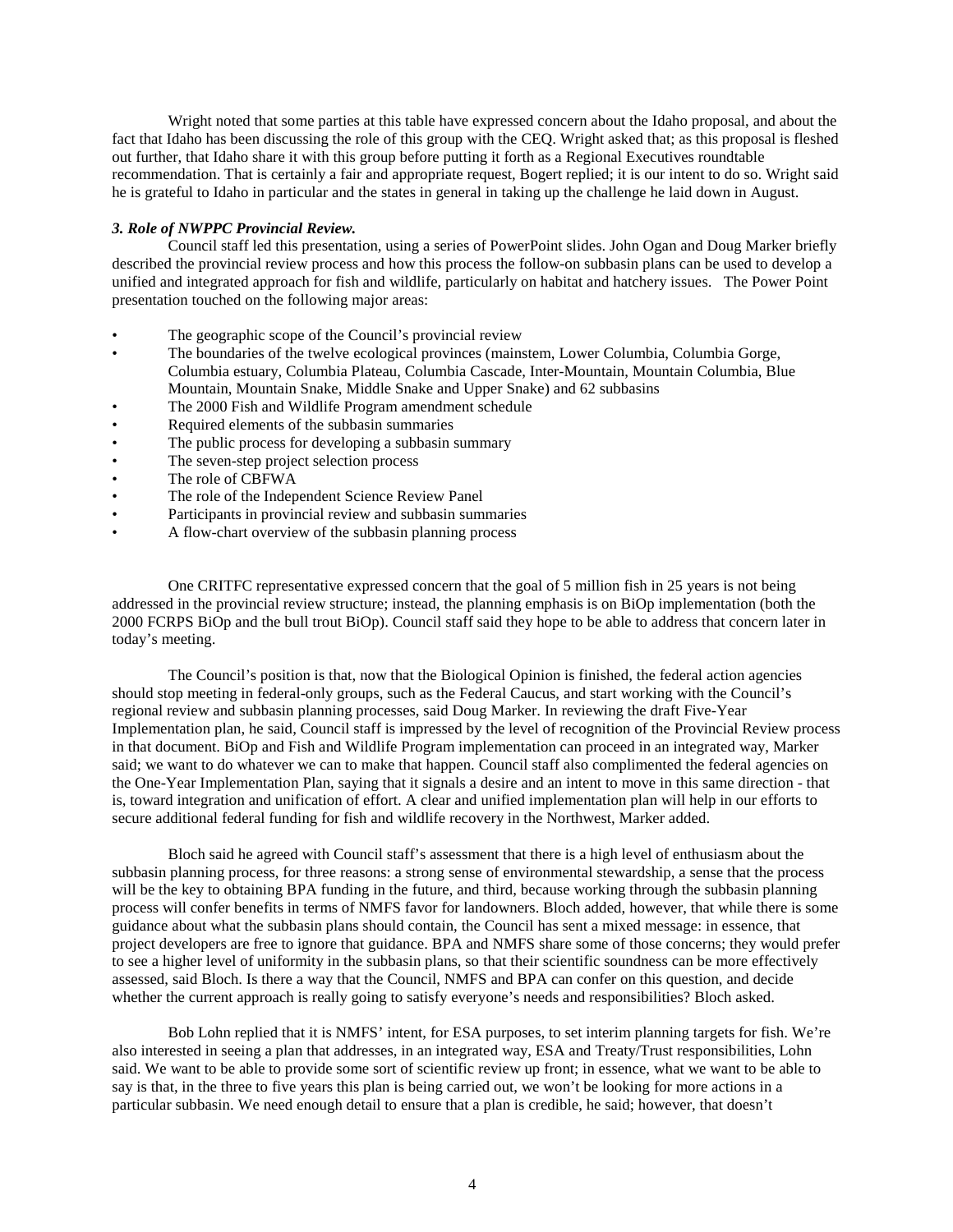necessarily mean we're completely happy with the subbasin planning template in its current state – there are a number of areas where we feel it could be improved, Lohn said.

 Steve Wright said he would work with Lohn to see what sort of guidance can be provided back to Oregon. He added that, with respect to Marker's comments, it is the federal parties' intent to integrate BiOp implementation with the Council's subbasin planning process as closely as possible; with respect to Bloch's comment, Wright said it is certainly Bonneville's intent to use BPA funding as a carrot to encourage effective subbasin planning.

 One CRITFC representative commented that the seven-step review process proposed by the Council, while thorough, is too lengthy – people are getting processed out, he said, so any areas where streamlining could occur would be appreciated. He added that he does not want to see the Council's Fish and Wildlife Plan become a BiOp implementation document – the tribes and states need to be able to set the management goals for their basins, he said.

#### *4. Issue Papers.*

 Silverberg explained that these issue papers were developed in response to a request at the August Regional Executives meeting; they were developed by the Regional Executives steering committee with the intent of laying out issues the states and tribes feel are worthy of further discussion.

 Roy Sampsel led the discussion of the issue papers. He noted that, at the August meeting of this group, many concerns and issues were raised about the one- and five-year implementation plans, which were then being drafted. There was a desire to collect those concerns under each "H," and to discuss ways to resolve those concerns and to address them in the implementation plans themselves, Sampsel said.

 The issues have been raised, and the papers have now been developed, Sampsel said. It is important to note that these documents only reflect a range of issues – they do not contain the full list of the concerns that have been raised about the implementation plans. Also, said Sampsel, these issue papers are not necessarily supported by any or all of the parties -- they're just a sampling of some of the questions that have been raised. In the upcoming discussions about the future role of this group, said Sampsel, it may be appropriate for you to use these papers as one means by which to resolve some of the questions and issues that have been raised by states, tribes and individuals about the implementation process.

 There is also another paper there, dealing with budget, he said – the bottom line here is that we should be able to do a crosscut budget, despite the restrictions on the federal parties' ability to discuss the FY'03 budget before it is issued.

 One major concern expressed as a group is that, while we have an implementation plan, we don't have a budget that will allow it to be fully implemented, Sampsel said. Nor is there a sense among the Regional Executives participant that the current planning horizon allows for some sort of a reasonable ramp-up to a budget that will allow for full implementation. We are aware of the restrictions on the federal parties about discussing or negotiating a budget before the President's budget is released, said Sampsel; again, however, a clear crosscut budget would be very helpful to the region.

## *6. Role of the Regional Executives.*

 Wright went to the white board and drew a pyramid-shaped diagram, which laid out a proposed structure for the resolution of the issues that have been raised about the implementation plans. At the apex of the pyramid was the CEQ policy group; at the second tier was the Regional Executives; the third tier showed a series of subcommittees to discuss each of the major issue categories (hydro, habitat, harvest, hatcheries, budget).

 We have a proposal from the steering committee as to how the issues raised at our last meeting might be handled, Wright said; in all, there must be 50 or 75 issues; far too many to deal with effectively within this body. At least for the federal parties, the steering committee's recommended structure seems workable, Wright said.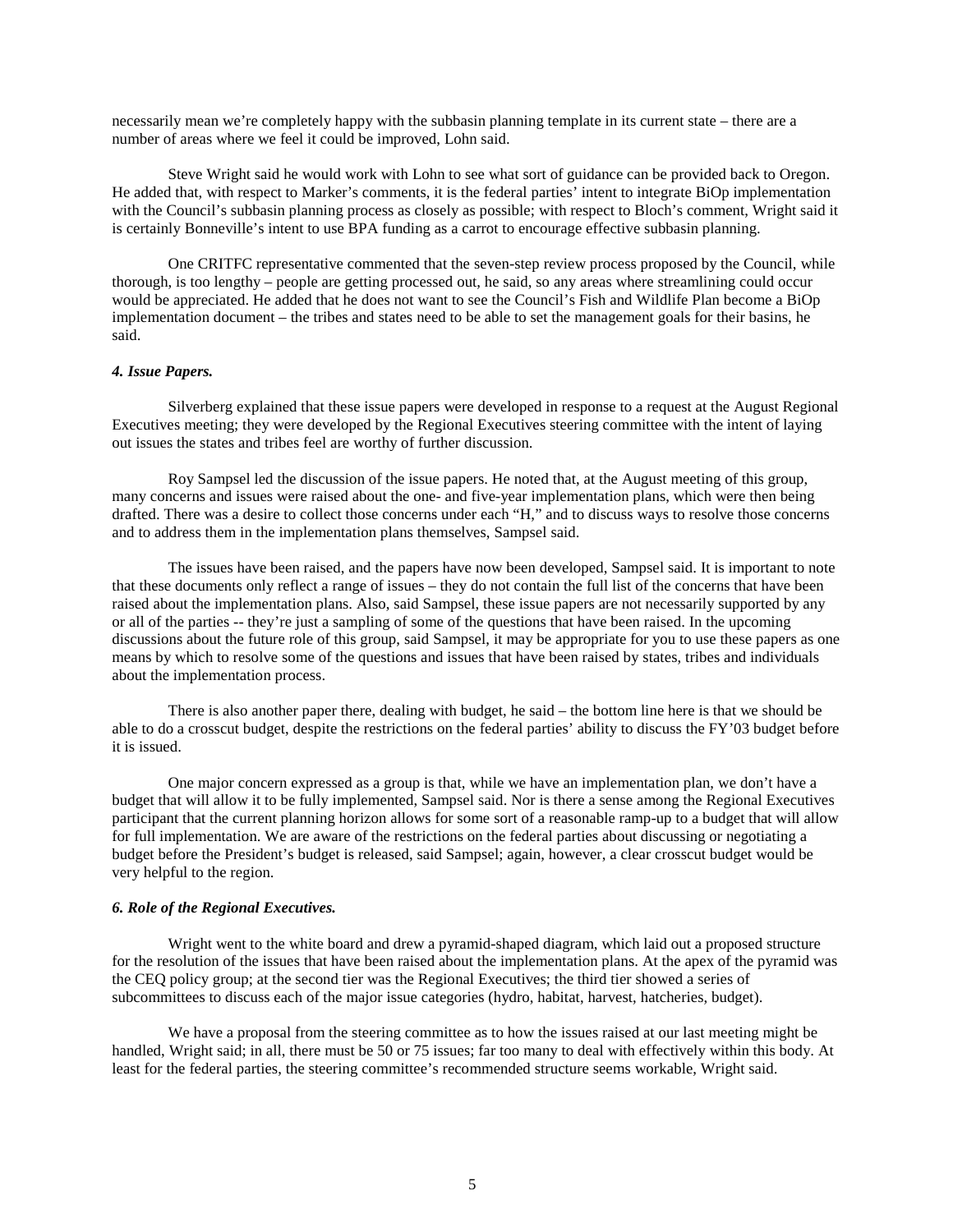We are committed to addressing all of the issues raised in the issue papers, he said; in other words, nothing is off the table, and if there is a way to resolve these issues, we will, although that is in no way a commitment that anyone's position is going to change. Also, said Wright, we heard the earlier comment about the need for less process; the federal parties are willing to commit staff and resources to work on these issues, as long as we hear a similar level of commitment from the states and tribes.

 Jim Litchfield replied that Montana is committed to this process, and is prepared to roll up its sleeves and work with the other states, tribes and federal agencies to get these issues resolved. With respect to the hydro "H," Litchfield added that the current TMT/IT structure does not adequately address the needs of the tribes; they need to feel that, whatever process is chosen, it needs to better meet their needs. There are a lot of questions about how all of the appropriate parties in the region can be involved in hydro decision-making, Litchfield said. Certainly, he said, there are a series of legitimate questions regarding hydro operations and the future role of TMT and IT.

 Armand Minthorn of the Umatilla Tribe said that, in becoming more familiar with the work of this group, he, too, has a lot of questions. In any effective forum, there needs to be equal participation, something that, up to now, has been denied from the tribes, Minthorn said. We need to be involved in developing the agenda for these meetings, he said, adding that he questions whether or not the Umatillas will participate in the future, because so far, they have yet to be heard from this morning. We've heard from the federal parties, the state of Idaho and the Council, Minthorn said; so far, there has been little or nothing from the tribes.

 We now have 10 minutes left before many tribal representatives need to leave, Minthorn said; obviously, you're not going to hear much from us today, either. If the tribes' voice is not going to be heard in this forum, he said, why do we need to participate? We have many concerns, which we have stated very clearly, with respect to the Biological Opinions. We have many priorities; we have a lifestyle that's at risk, Minthorn said. We have to work together; we have some common interests and common concerns.

 To date, he continued, BPA hasn't worked very well with the tribes; our comments are generally ignored, and we are more often than not denied funding for the projects we think are important. Our lifestyle is dependent on water, fish and wildlife; that lifestyle is at risk because of how the dams are operated. Any issue paper has to reflect everyone's voice; to date, these issue papers do not reflect the tribes' concerns adequately, and until they do, we're doomed to continue to go around in circles. We have to have a true regional/tribal collaboration to resolve these issues, Minthorn said; otherwise nothing will ever be resolved. I am disappointed this morning, he said, and I had to say something – I couldn't stay silent any longer.

We have a lot at stake, said Minthorn – we have a resource we're both dependent on, and we have problems that we need to solve. Again, he said, I would question the Umatilla Tribes' participation in future meetings of this group, if they're all going to be like this; again, I would urge you to ensure that the tribes have an equal voice in this forum.

 I'm disappointed by your comments, said Wright; I thought we had gone to a great deal of effort to involve the tribes in the steering committee, which set today's agenda. The intent was to have equal representation on the steering committee, including both upriver and downriver tribes, as well as the state and federal parties. The issues they laid out in the issue papers were state and tribal issues, for the most part; today's agenda was constructed to address them. The purpose of these discussions is to ensure that all of your issues do get out on the table, Wright said; if that isn't happening, then we have a process problem.

 Jay Minthorn said he agreed with Armand Minthorn, as well as with Samuel Penney. He reminded the group that the tribes are another sovereign nation; this is the first meeting of this group that I've attended, he said, and we need to ensure that it isn't expected that this process will be a substitute for the formal consultation process. We need a seat at the table – full consultation, not just input and discussion. To me, he said, we're talking about many of the same issues that deeply upset the tribes during the old Salmon Summit days. We came here to see if we might be full participants at this table, Jay Minthorn said – we have the technical and economic expertise and the knowledge to do so. We're not questioning your agenda at this time, he said; however, we need greater clarity about the role of the Regional Executives, and who is bringing the policy into these meetings. Again, he said, never forget that these are sovereign nations you are addressing; we are recognized as such under the Constitution, the supreme law of this land.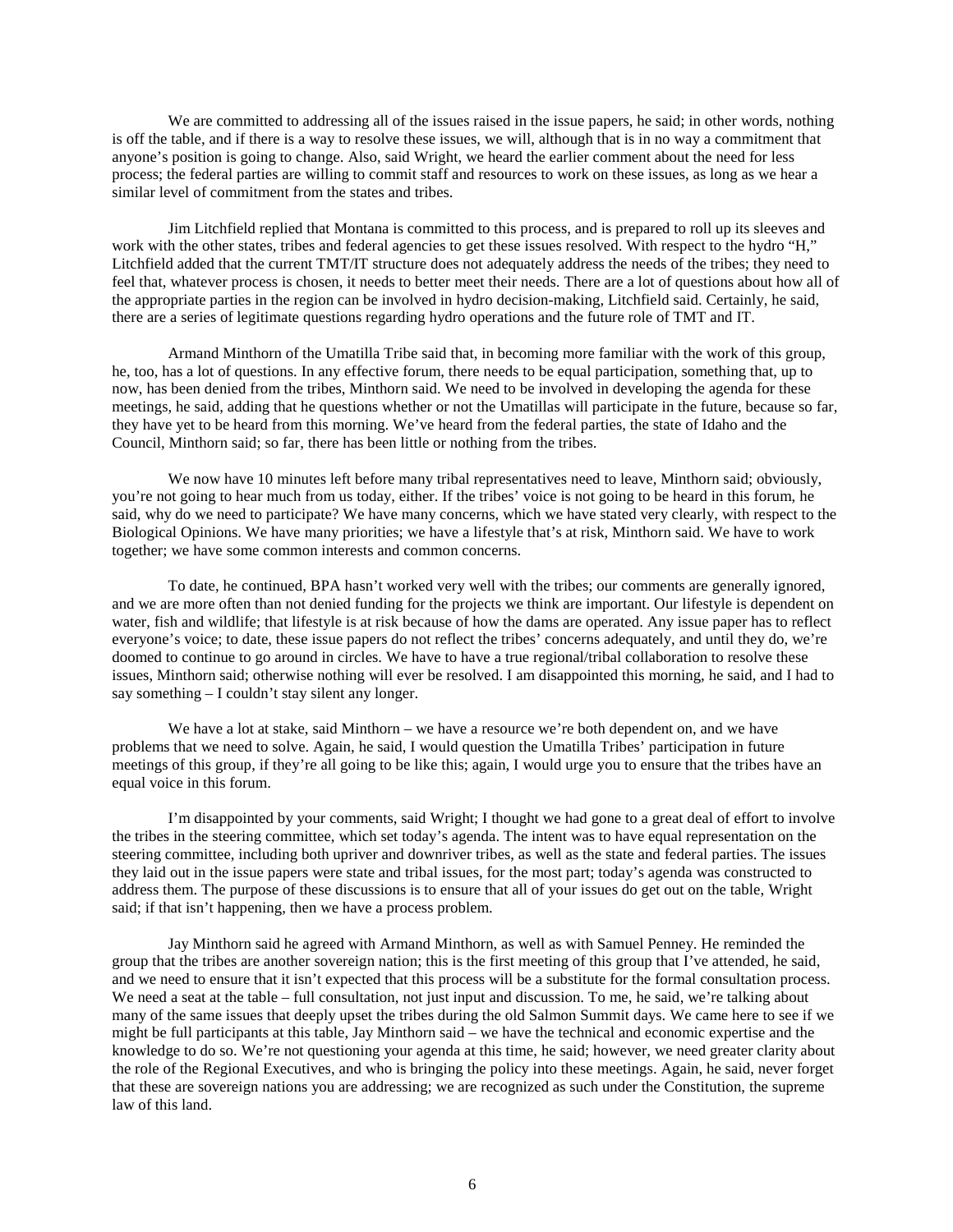Larry Cassidy observed that BPA and its administrator deserve congratulations for putting this group together; he added that the steering committee had developed both the issue papers and today's agenda with extensive participation from the tribes. He added that the only reason we're at this table is that there is a shortage of fish; the withdrawal of tribal participation from this process will not help fish, Cassidy said. The input and the expertise of the tribes is crucial to recovering our salmon stocks, he said; if you find this process is lacking, then let's work harder.

 Bloch said that, in Oregon's view, the Regional Executives need to be a decision-making body, rather than simply another discussion group. It has to be a process where the federal government commits that the decisions made by the Regional Executives are real, Bloch said. Col. Fastabend said that, in his view, the process is working better than some think. When the Corps takes the states' and the tribes' views and incorporates them into its budget recommendation, then the Corps can say that those proposals reflect the needs of everyone in the region, Col. Fastabend said. That gives our budget tremendous leverage, and the region should see that that effort was successful once it sees the Corps' budget for next year.

We could make a statement that this is the table at which decisions are going to be made, said Wright; however, that will only be true if all of the major parties are sitting at this table. We have to have federal unanimity if our decisions are going to stick; we have to make decisions that are acceptable to our constituents if our decisions are going to stick, he said. The hardest decision area is budget, said Wright, especially when we start talking about significant increases in federal budgets – then, you're talking about an increase that has to compete with everything else in the federal budget. Sustainable decision-making is the goal, he said.

 Another Umatilla tribal participant, Les Minthorn, said he had wanted to come to today's meeting to listen, and to see how the Regional Executives process works; he said he does not reject out of hand the offer of future tribal participation in this process. We need to take our viewpoints back to our tribal boardroom, and develop a written response as to how this process might better involve us, as well as what our issues of greatest concern are, Minthorn said. We will send you a letter clarifying the many concerns you have heard expressed here today, he said, and thanked Wright for the opportunity to attend and participate in today's meeting.

 Charles "Jody" Calica, Natural Resources Director of the Confederated Tribes of the Warm Springs Reservation, commented that his tribe has been very successful in building alliances involving a broad spectrum of river interests through its involvement in the Deschutes Basin Resources Conservancy. He noted that the DBRC has developed innovative water rights settlements, successfully managed both wild and hatchery fish, acquired 40,000 acres in the John Day system for fish and wildlife restoration purposes, entered into a partnership with PGE to overcome a very contentious relicensing process for the Pelton/Round Butte project, and even managed to double flows in the Middle Deschutes during one of the worst drought years on record. I don't see, he said, why we can't establish similar levels of cooperation and success and apply it to the entire Columbia Basin. As the old African proverb says, he said, "When bull elephants fight, the grass always loses."

 Bill Wiles noted that only CRITFC has stated its possible intention to leave the Regional Executives table; UCUT plans to continue to participate. He noted that the tribes had not been consulted regarding the Idaho state proposal Bogert outlined earlier. Wright replied that the state plan is being developed in response to a request he had made at the August Regional Executives meeting; Wright reiterated that Idaho has committed to sharing the paper with this group before it is forwarded to Washington D.C.

 Penney cautioned that state policy does not always reflect tribal policy; he used the examples of the gray wolf reintroduction project and the Snake River Coho restoration project, as two projects opposed by the State of Idaho but successfully implemented by the Nez Perce Tribe. Penney added that, if this group is not going to be a decision-making body, he sees no reason to participate in the future, noting that his time would be better spent dealing with those in Washington D.C. who will be making the decisions that affect the region. If there are decisions to be made by this group, he said, you need to give us clear warning of those decisions at least a week in advance, so that we can discuss our tribal position with our tribal council. I will discuss this meeting with our tribal council members, he said, and like the Umatillas, will give you their decision as to whether or not we will continue to participate.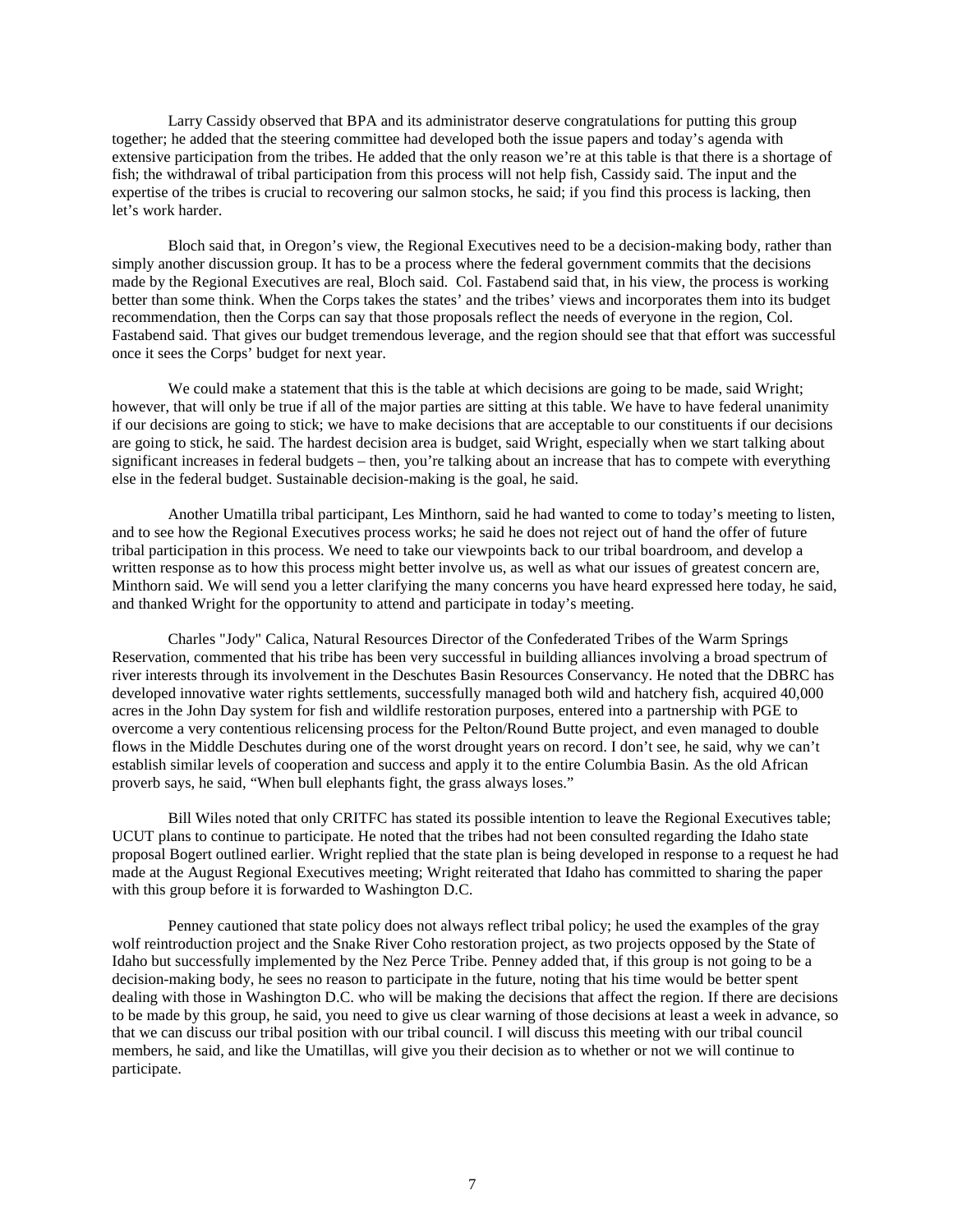I'm a little adrift, Wright said – we had thought that the steering committee was a way to tee issues up for the consideration of this group; we need to know how we can modify that process so that it does work for your tribes – whether the steering committee can be modified to better address your issues, or whether some other process is needed. Penney replied that he would discuss how the Regional Executives process might be improved with his board; unless the process is improved, he said, we're going to have difficulty addressing any of the issues outlined today.

 Doug Marker noted that the Council's Regional review and subbasin planning processes can answer many of the questions and issues laid out in the issue papers. Col. Fastabend added that in no sense does he feel this process is adrift; this is a highly-charged atmosphere, and you have to expect a little static, he said, adding that he sees some real progress, in terms of meaningful dialogue and clarification of the state processes.

 Wright noted that a set of issues have been identified with the states and tribes; a work group has been proposed to address those issues and tee them up for Regional Executives discussion and resolution. I was hopeful that we might be able to obtain Regional Executives buy-in on that basic concept at today's meeting, said Wright.

 Both Bloch and Ken Pedde expressed frustration with the fact that various fora involving the three sovereigns have been tried, including FOEC and CRBF, and all have failed, as this forum is now in some danger of doing. Cassidy observed that there is progress being made, in terms of the numbers of returning salmon; if Wright's expectation is that everyone in the region is going to work in harmony, that may be an unrealistic expectation, given the history of disharmony among groups this large in the region. At the same time, he said, it is critical to keep the doors of communication open with the tribes.

 Maybe we just need better definition of the purpose of this group, said Bloch; that purpose could be as simple as better communication among the state, federal and tribal entities. If we keep the scope that limited, he said, there is a chance the group might succeed. We might expand the scope to include state and tribal input into federal decision-making, he said. I'm not proposing that either of those options is most appropriate, said Bloch; all I'm saying is, let's label this entity for what it is, then see who is interested in participating.

 Steve Crow observed that it is unrealistic to expect the Regional Executives to be a decision-making body. There are effective fora already established in the habitat and hatchery areas, he said; in the hydro H, we're talking about whether it should just be the federal agencies, or whether it should be a broader group that is making the decisions.

 Bill Shake disagreed, noting that this group needs to do more than just disseminate information. In my view, he said, we want to have enough substance to ensure the continued participation of policy-level people. We have the list of issues developed by the states and tribes, he said; let's tee them up and see where this group can get with them.

 Nancy Graybeal of the Forest Service said her sense is that the tribes in particular wanted to have a meaningful discussion of the appropriate future role of the Regional Executives; they particularly asked that we not have this discussion in their absence, so we're doing the very thing they asked us not to do. I don't see how we can bring this to closure in their absence, she said.

 Lohn noted that the UCUTS and other tribes are still at the table, so it's not a complete failure in terms of tribal participation. He said that, in his view, there may have been some confusion about the agenda and how it was prepared. I didn't hear that the CRITFC tribes were unwilling to participate in the future, Lohn said; I think we need to wait to hear back from the tribes about their concerns and willingness to participate in the future. If the CRITFC tribes are unwilling to continue to participate in this group, Lohn said, then we as federal agencies will need to find some other way to consult with them. Lohn noted that these kinds of meetings are very difficult to organize and chair; he expressed gratitude for Wright's even demeanor throughout the day.

 I go to these meetings and continually hear from the tribes that we have not listened to them, said Pedde. I disagree; I think the tribes have had significant influence on how we operate the system. If we listened only to the State of Montana, I doubt we would see much in the way of summer flow augmentation for anadromous fish, Pedde said; if we listened solely to the downriver tribes, we would raft the reservoirs much deeper than we do now. I think